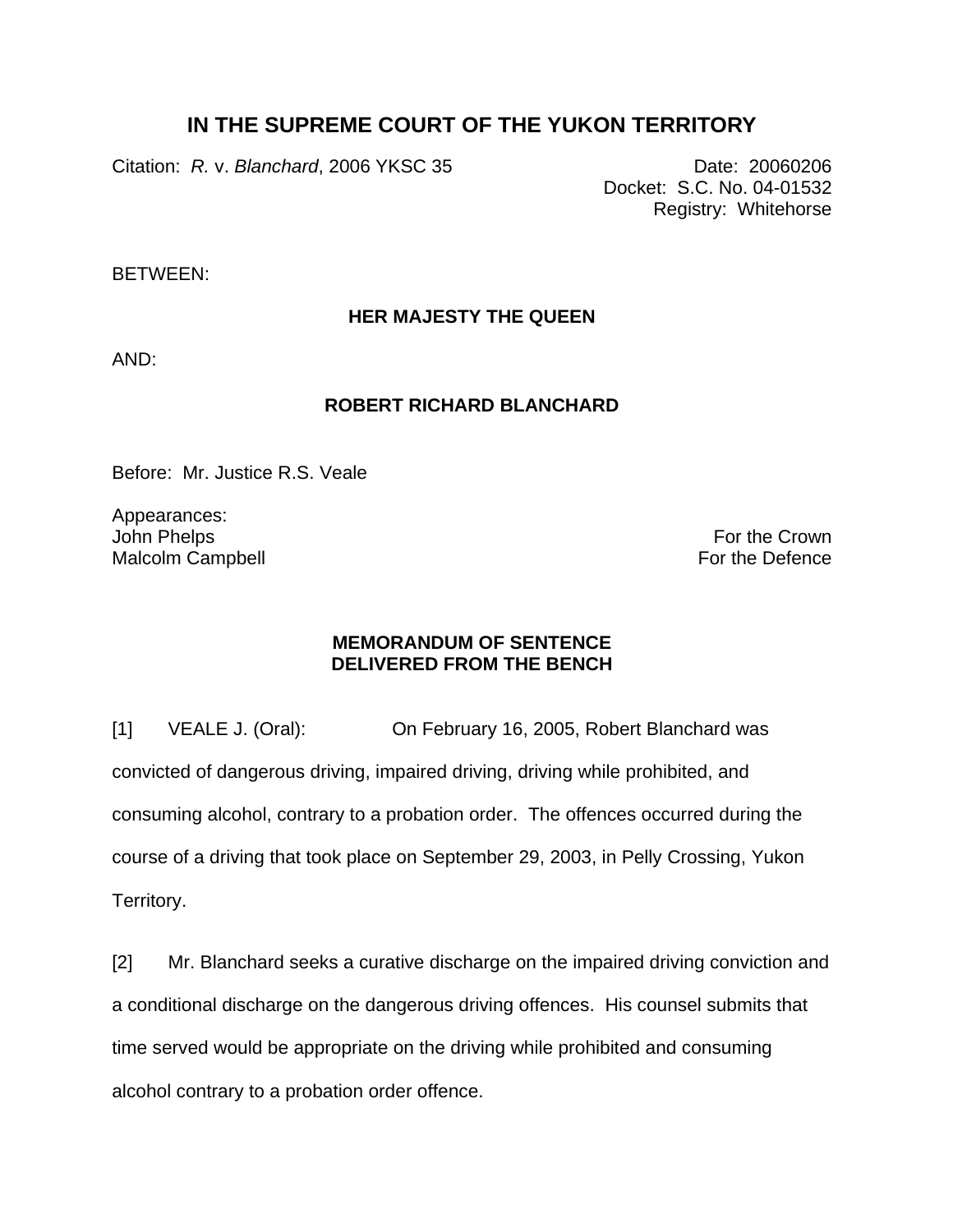[3] The Crown does not oppose the curative discharge application on the impaired driving offence, but recommends a three-year term of probation. In addition, the Crown seeks a conditional sentence order for the remaining offences. Specifically, the Crown seeks a conditional sentence of 12 months incarceration on the dangerous driving conviction, six months on the driving while prohibited, and 90 days for consuming alcohol contrary to the probation order. Under the Crown's submission, the effective sentence is four and a half years based on a conditional sentence of 18 months and a curative discharge probation order of three years.

#### **The Facts**

[4] The complete facts are set out in my reasons for judgment of February 16, 2005, cited as *R*. v. *Blanchard,* 2005 YKSC 10. I will summarize those facts here.

[5] Mr. Blanchard is an alcoholic with 10 prior drinking while driving offences between 1982 and 2002. In addition, there were five offences between 1992 and 2002 for driving while disqualified because of the impaired driving convictions.

[6] Mr. Blanchard admitted to drinking half a bottle of vodka on Sunday, September 28, 2003. On the following Monday, he had a drink when he got up. Instead of going to the work site in Pelly Crossing, a small Yukon First Nation community, he went to the First Nation's equipment yard and began to drive a one-half ton Ford truck. At this point, he committed his first two offences, that of drinking while prohibited and driving while disqualified. He drove around Pelly Crossing to pick up the other crew members and drove them to the work site. Driving to the work site from the community of Pelly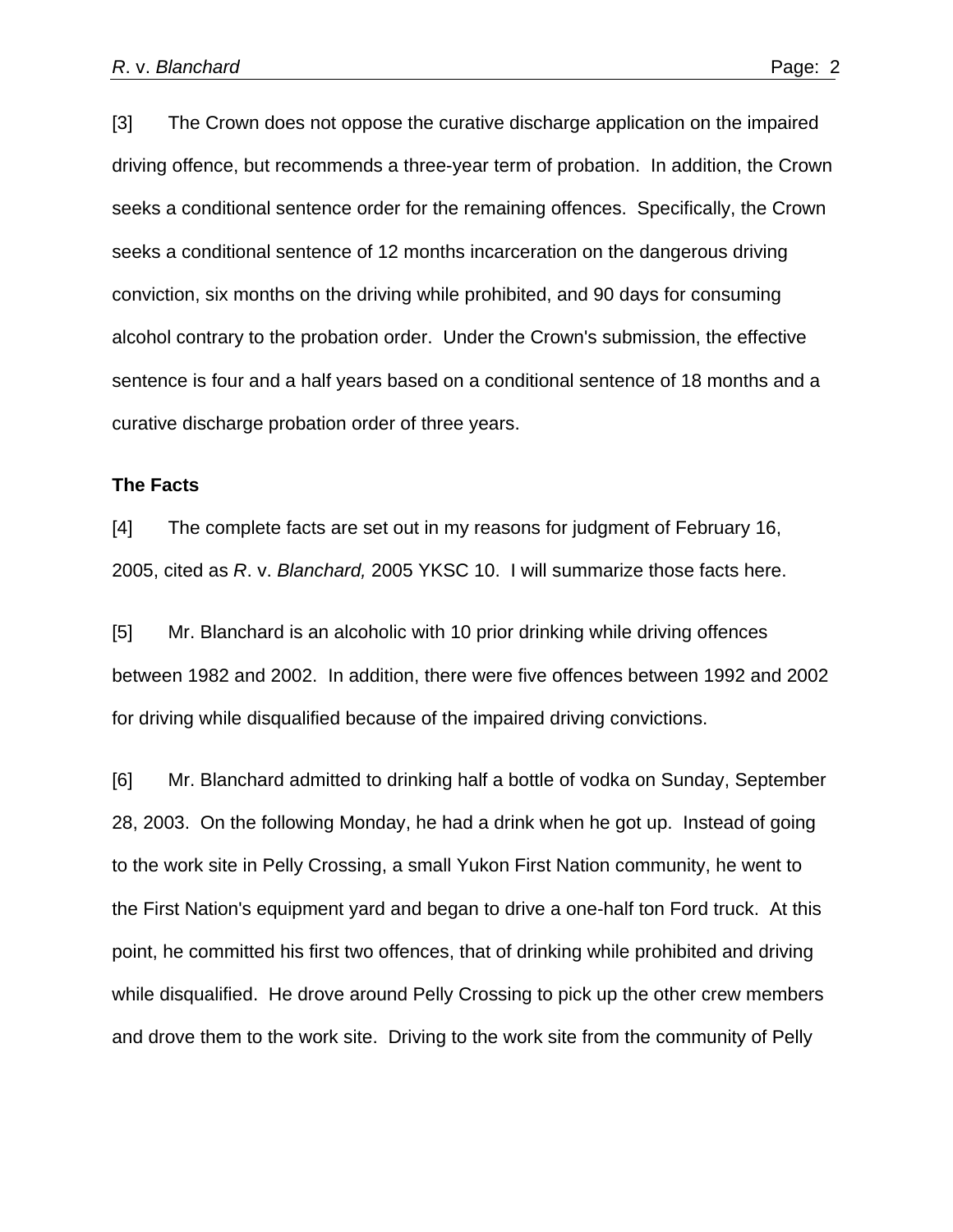Crossing involves driving across the Pelly River Bridge on the highway that runs by Pelly Crossing.

[7] Later that morning, Mr. Blanchard drove the same vehicle back into Pelly Crossing and he got stuck on a chain link fence. He was spotted by the equipment manager who observed his condition and took the keys of the truck away from him, as he found him to be in no condition to drive because of his alcohol intoxication.

[8] Mr. Blanchard was not easily deterred. He found a three-quarter ton flat deck truck owned by the First Nation and began to drive it erratically. He managed to drive back to the work site, which involved crossing the highway bridge.

[9] Shortly after, he was driving across the same bridge in the opposite direction when he struck Jenna Joe, a young schoolgirl on her bike. He struck her on the shoulder and knocked her and her bike into a guard rail. She was observed at the nursing station for a hurt shoulder and prescribed some painkillers, but she had no further problems. Mr. Blanchard continued driving his passengers and eventually returned to the work site, where he was arrested. He had approximately 270 milligrams of alcohol in 100 millilitres of blood at the time of driving.

#### **The Application for a Curative Discharge**

[10] Mr. Blanchard took a residential program for his alcoholism in Kitwanga, British Columbia, and he remained sober for a period of seven months. He had a relapse in November of 2004, and took a 28-day in-patient alcohol treatment program in January of 2005, on the direction of his bail supervisor. He has, at this point, stopped drinking, except for the slips in November of 2004, since June 2004.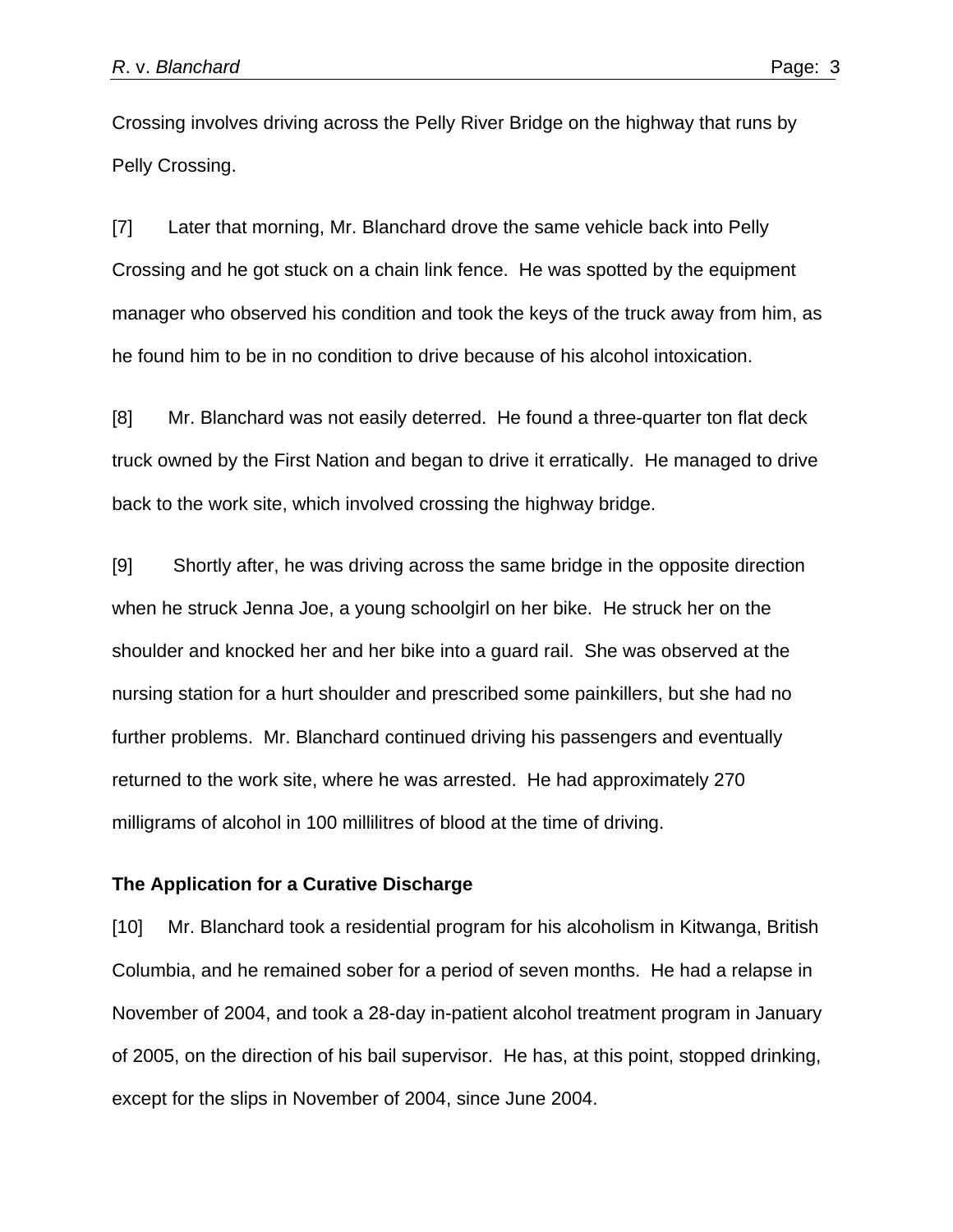[11] He was remanded into custody after his conviction on February 16, 2005. However, after a court application he was released on April 15, 2005, for the purpose of assessing his suitability for a curative discharge. Although somewhat unusual, it was the only way, realistically, to assess his potential for a curative discharge. These reasons are found at *R*. v. *Blanchard*, 2005 YKSC 22.

[12] Under very restrictive release conditions, Mr. Blanchard was assessed in the community by Dr. De La Mare, a physician in Whitehorse with extensive experience in treating alcoholics. Dr. De La Mare was ordered to conduct blood tests as he saw fit. Dr. De La Mare has made a diagnosis of alcoholism. He finds Mr. Blanchard to be a fit, healthy 42-year-old person of Yukon First Nation ancestry. The blood tests that he administered in March 2005, August 2005 and January 2006, show no evidence of relapse. Mr. Blanchard has attended Dr. De La Mare's clinic 17 times punctually, always dressed appropriately and never smelling of alcohol.

[13] Mr. Blanchard has two families. The first is his now-separated wife and 16-yearold daughter. They reside close to him in a trailer community in Whitehorse. His second family consisted of his common-law wife in Pelly Crossing and her three children, aged from 17 to 21 years. His common-law wife was struggling with her own alcohol problems and she recently died in a motor vehicle accident, which has been a very stressful event for Mr. Blanchard. However, he did not slip or relapse into his old ways.

[14] Dr. De La Mare is favourably impressed with Mr. Blanchard and has the opinion that there is an 80 percent chance that he will remain abstinent over the next two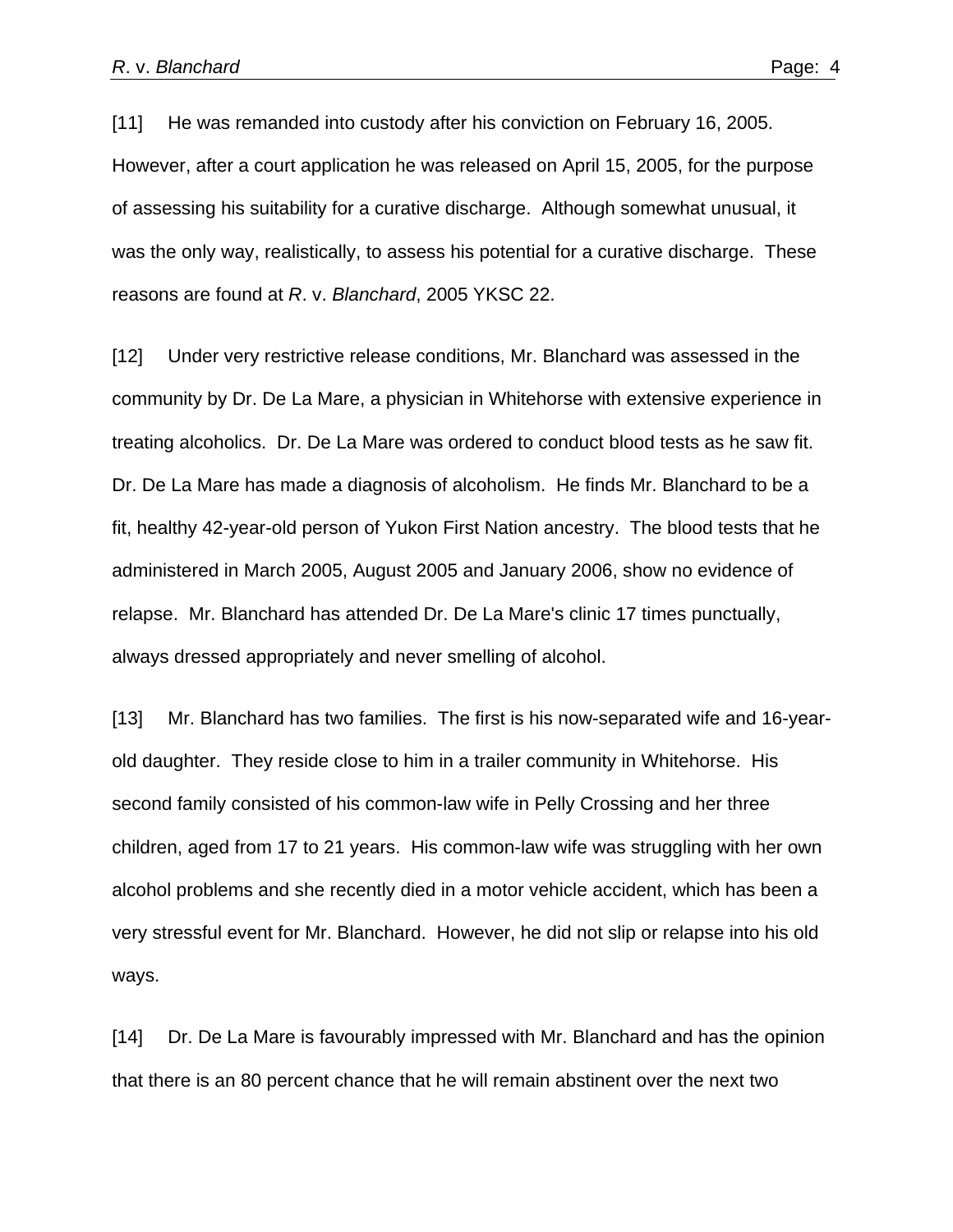years. He is prepared to assist in any follow-up program. Shayne King, the probation officer involved, was at one point, in April 2005, of the view that Mr. Blanchard was a marginal candidate for a community disposition. However, he has consistently stated that if a sentence could be crafted to be both a conditional sentence and a curative discharge, there would be a reasonable chance for success.

[15] All of Mr. Blanchard's counsellors have stated the importance of Mr. Blanchard staying employed, which he has. He works for a very supportive employer in the construction industry in Whitehorse, which coincidentally is in a boom phase at the moment. Mr. Blanchard's probation officer concluded that Mr. Blanchard has exceeded all expectations. In October 8, 2005, he wrote:

In summation, Mr. Blanchard continues to be successful while on bail. His ability to hold onto a full-time job, reconnect with his daughter, make all appointments with his doctor, counsellor and bail supervisor, point to an individual who at the moment is committed to maintaining a pro-social lifestyle.

[16] Mr. King also testified that Mr. Blanchard was present for all 20 curfew checks at his residence. He says that Mr. Blanchard takes great pride in his sobriety. He describes Mr. Blanchard's chances of remaining sober as better than average. However, he believes Mr. Blanchard continues to require a support group and continued contact with himself, Dr. De La Mare, Alcoholics Anonymous and Lynn Moylan-White, an addiction counsellor at the probation office.

[17] Ms. Moylan-White is favourably impressed with Mr. Blanchard. He is presently involved in a relapse prevention program with Ms. Moylan-White. She views Mr.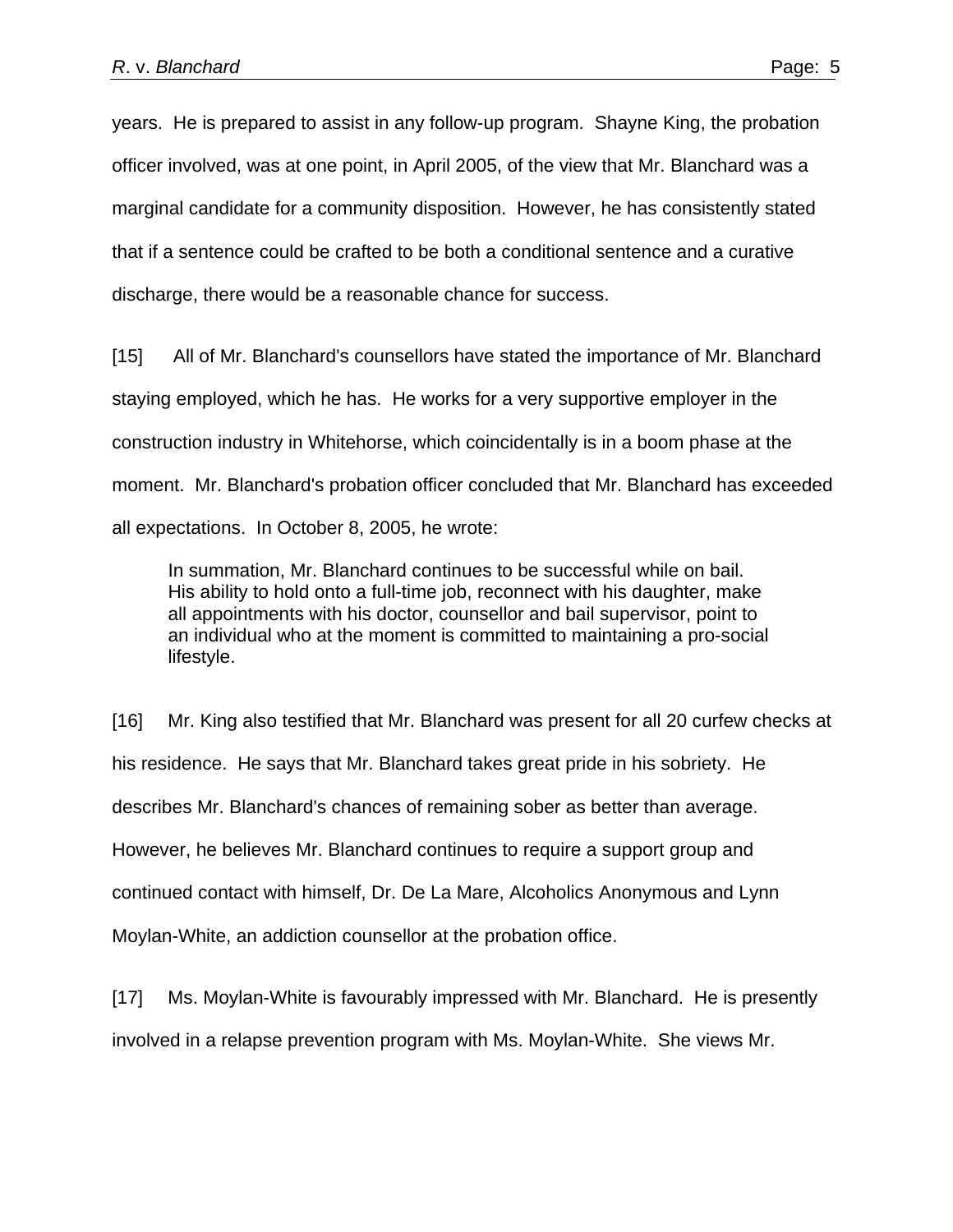Blanchard as being at, what is described as the maintenance stage, in the model of change as he moves towards complete recovery.

[18] Mr. Blanchard also testified before me. He candidly admitted that he still has urges to drink that last five to ten minutes. He admitted that he and his probation officer had a rocky relationship at the outset but that they get along better now. He considers AA to be helpful. He acknowledged that his family issues remain somewhat stressful, as well as his continued court appearances. I am favourably impressed that he wants to succeed in a sober lifestyle.

#### **Sentence**

[19] Section 255(5) of the *Criminal Code* permits the Court to order a curative discharge for an impaired driving conviction, rather than convicting the offender and sentencing him to jail. Firstly, he must be found to be in need of curative treatment in relation to the consumption of alcohol. I have no difficulty in making that finding on the evidence of Dr. De La Mare and Mr. Blanchard's record.

[20] The second condition to be met is that the curative discharge must not be contrary to the public interest. While there is no doubt that Mr. Blanchard has a very disturbing record of drinking and driving while impaired, even in the face of driving prohibitions, I am satisfied that the public interest is better served by reinforcing Mr. Blanchard's recent sobriety and his motivation to lead a sober life. I have no doubt that there is a risk of repetition, but I have concluded that the public interest and safety can be better protected by supporting Mr. Blanchard in his new lifestyle, rather than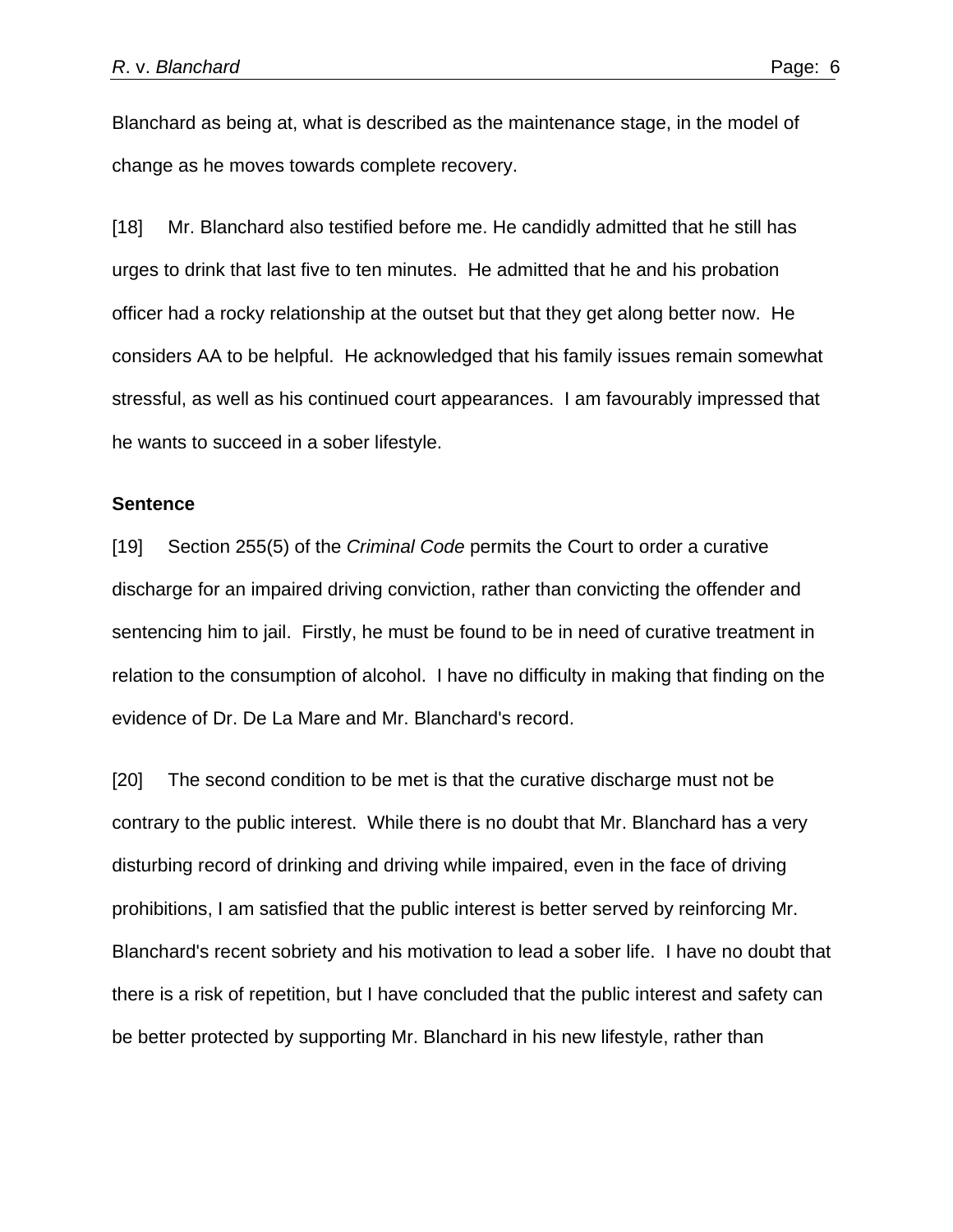incarcerating him where he has no opportunity to work towards the goal of sobriety, as he does now in the real world.

[21] Mr. Blanchard takes legitimate pride in his employment, his lifestyle and his positive relationship with his daughter. Nevertheless, his multiple convictions occurred over a period of time in extremely dangerous circumstances and that conduct cannot be punished and deterred by a simple conditional discharge. In my view, a conditional sentence of incarceration to be served in the community will best protect society and condemn the past conduct. Please stand, Mr. Blanchard.

[22] I am sentencing you to a global sentence of 15 months incarceration to be served in the community for the offences of dangerous driving, driving while prohibited and consuming alcohol while prohibited by a probation order. I have taken into account your pre-sentence custody of two months and credited you with three months in arriving at the sentence of 15 months, which will be applied as 12 months for the dangerous driving, three months for the driving while prohibited, to be served consecutively, and three months for consuming alcohol while prohibited by a probation order, to be served concurrently. You will receive a curative discharge on your impaired driving conviction. I direct that you will be discharged under a probation order of three years.

[23] The terms of the conditional sentence and curative discharge are as follows:

- 1. Keep the peace and be of good behaviour;
- 2. Report to the Court when required to do so by the Court;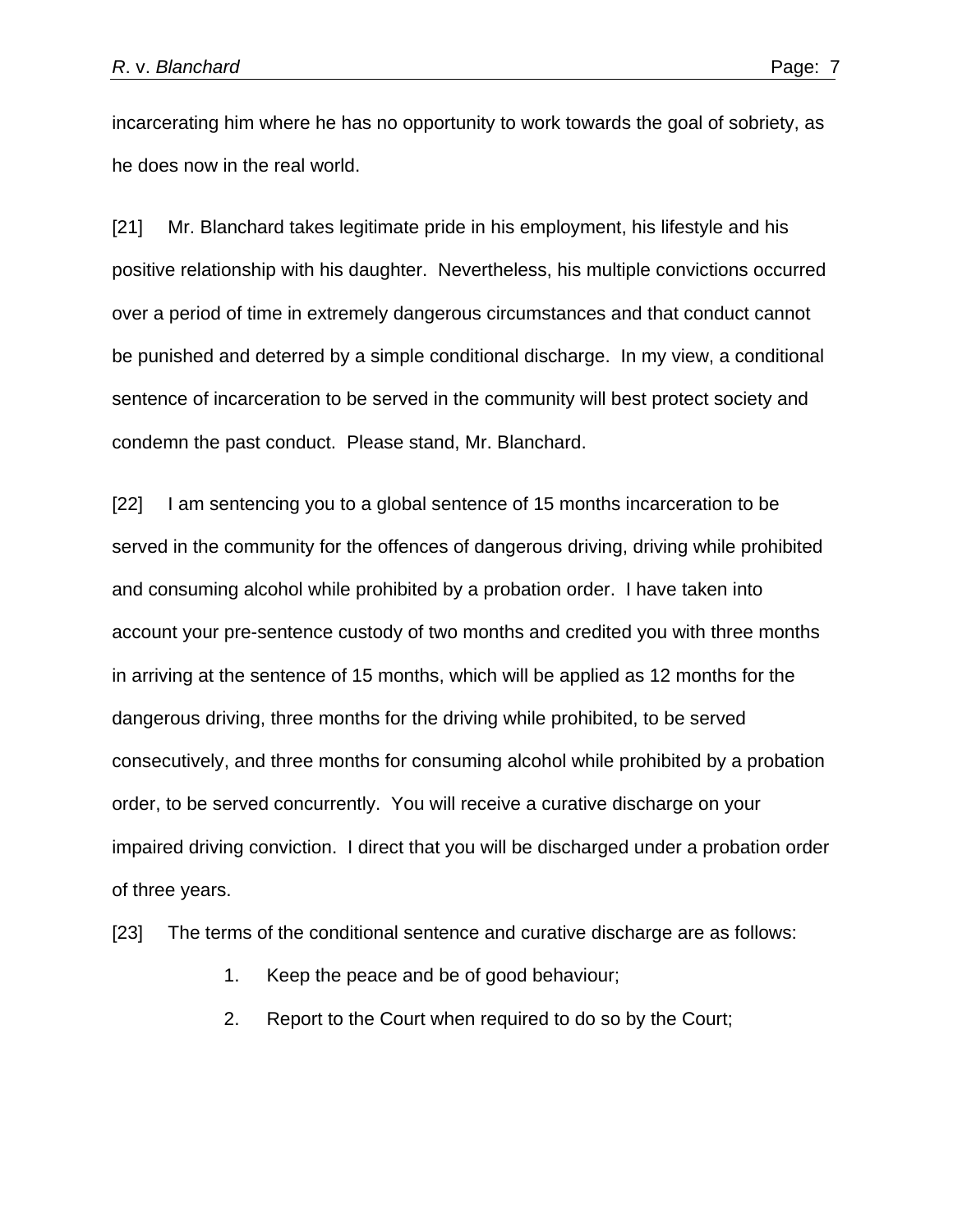- 3. To remain in the Yukon unless you have the written permission of your conditional sentence supervisor/probation officer to leave temporarily;
- 4. To report to your conditional sentence supervisor within 48 hours of the commencement of this order and thereafter in the manner directed by your conditional sentence supervisor/probation officer;
- 5. Notify the conditional sentence supervisor/probation officer in advance of any change of name or address and immediately notify your conditional sentence supervisor/probation officer of any change of employment or occupation;
- 6. Abstain absolutely from the purchase, possession or consumption of alcohol or other intoxicating substances and non-prescribed drugs;
- 7. Not to attend at or near any establishment whose primary purpose is the sale of alcohol;
- 8. Attend meetings with Alcohol Anonymous at least twice a week and provide proof of your attendance, satisfactory to your conditional sentence supervisor/probation officer as directed;
- 9. Obtain an Alcoholics Anonymous sponsor and provide their name and contact number to your conditional sentence supervisor/probation officer;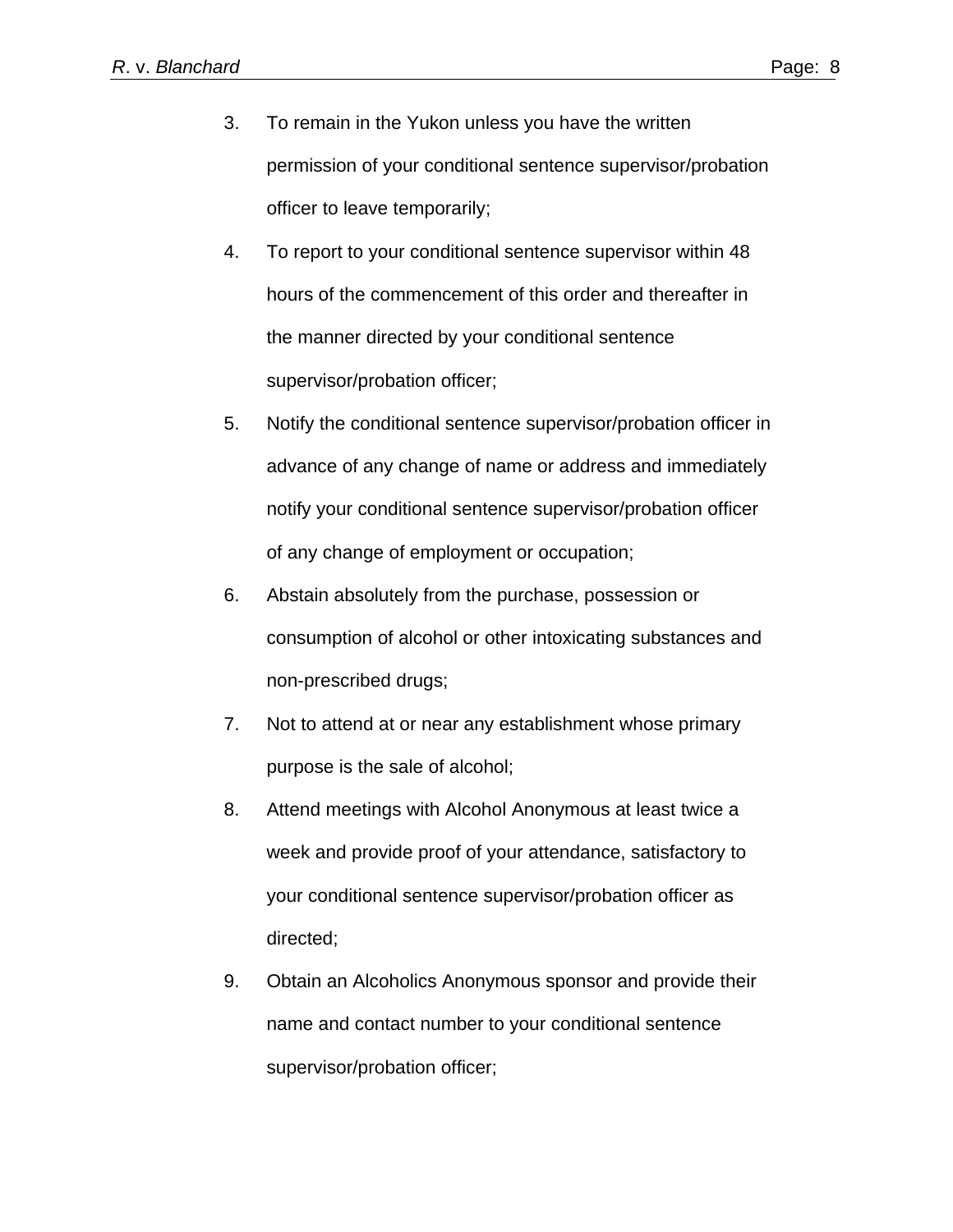- 10. Take and complete such alcohol assessments, treatment and counselling as your conditional sentence supervisor/probation officer may direct, including attendance at residential treatment facilities;
- 11. Submit to blood testing for liver enzymes on any basis deemed necessary by Dr. De La Mare and, in any event, once every three months during the course of the conditional sentence order and once every six months during the course of the probation order.
- 12. You will execute any medical consent necessary to enable the release of information relating to your testing and treatment to your probation officer as well as providing a written release to any drug counsellors and medical personnel in order to provide full disclosure of relevant information pertaining to this order to a conditional sentence supervisor/probation officer.
- 13. You will prepare a relapse prevention plan and provide a copy to your conditional sentence supervisor/probation officer within six months of this order.
- 14. You will perform 50 hours of community work service during the conditional sentence order, as supervised by your conditional sentence supervisor, and 100 hours of community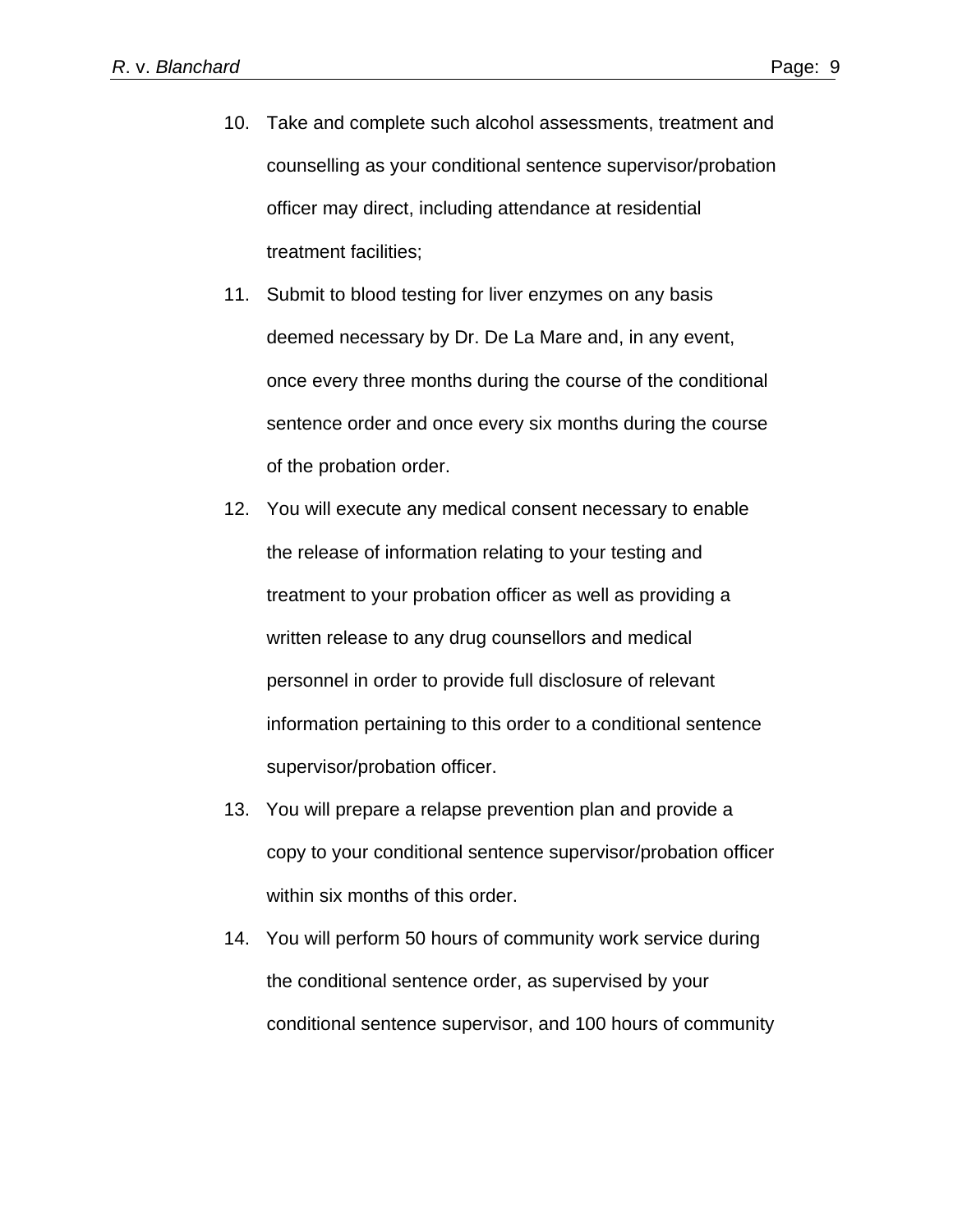work service during your probation order, to the satisfaction of your probation officer.

- 15. You will appear in this court for a review of this order as required by the conditional sentence supervisor/probation officer.
- 16. You will reside as directed by your conditional sentence supervisor/probation officer.
- 17. You will maintain employment and not change or terminate your employment without the prior written permission of your conditional sentence supervisor/probation officer.
- 18. You will not drive or operate any vehicle in any place.
- 19. You will abide by a curfew, except with the prior written consent of your conditional sentence supervisor/probation officer by remaining within your place of residence between the hours of 9:00 p.m. and 7:00 a.m., and
- 20. If a conditional sentence supervisor/probation officer or peace officer comes to your residence, you must allow them to enter to ensure that these conditions are abided by.
- [24] THE COURT: What number are we on, counsel?
- [25] THE CLERK: That was number 20, My Lord.
- [26] THE COURT: Okay.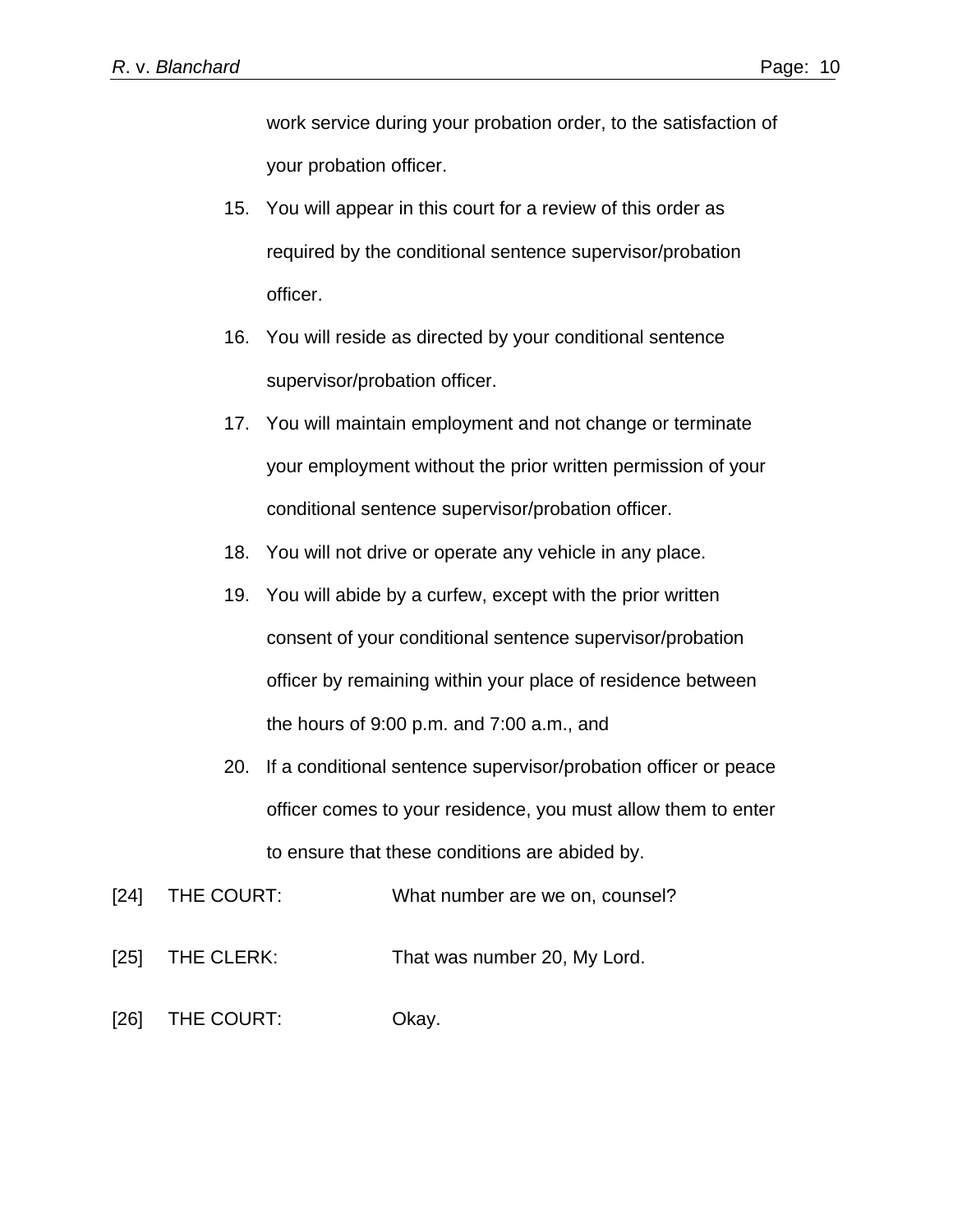- 21. To contact Dr. De La Mare within one week of the date of this order and to report to Dr. De La Mare as he directs thereafter.
- 22. You will be prohibited from driving for a period of 10 years, commencing at the conclusion of the conditional sentence order.

[27] THE COURT: You can be seated, sir. Are there any matters arising, counsel?

[28] MR. PHELPS: Two very brief questions, My Lord. With respect to the time served, does that apply to any specific charge; in other words, is the s. 259 effectively a six-month sentence?

[29] THE COURT: It is applying to the dangerous driving.

[30] MR. PHELPS: Okay, thank you. My second point, My Lord, is my friend advised that Mr. Blanchard consents to there being a term of his probation order to provide such samples of his breath as may be required by his probation officer or peace officer with reasonable grounds to believe he is violating the term, I think it's term 6, which is the abstain absolutely. In any event, the Crown's position is that although there are some difficulties with them on probation orders without that consent, they are appropriate on conditional sentence orders. Those are my only two points, My Lord.

[31] THE COURT: Just to have it clarified then, you wish to have the additional condition on the conditional sentence order, and I take it that -- did you say,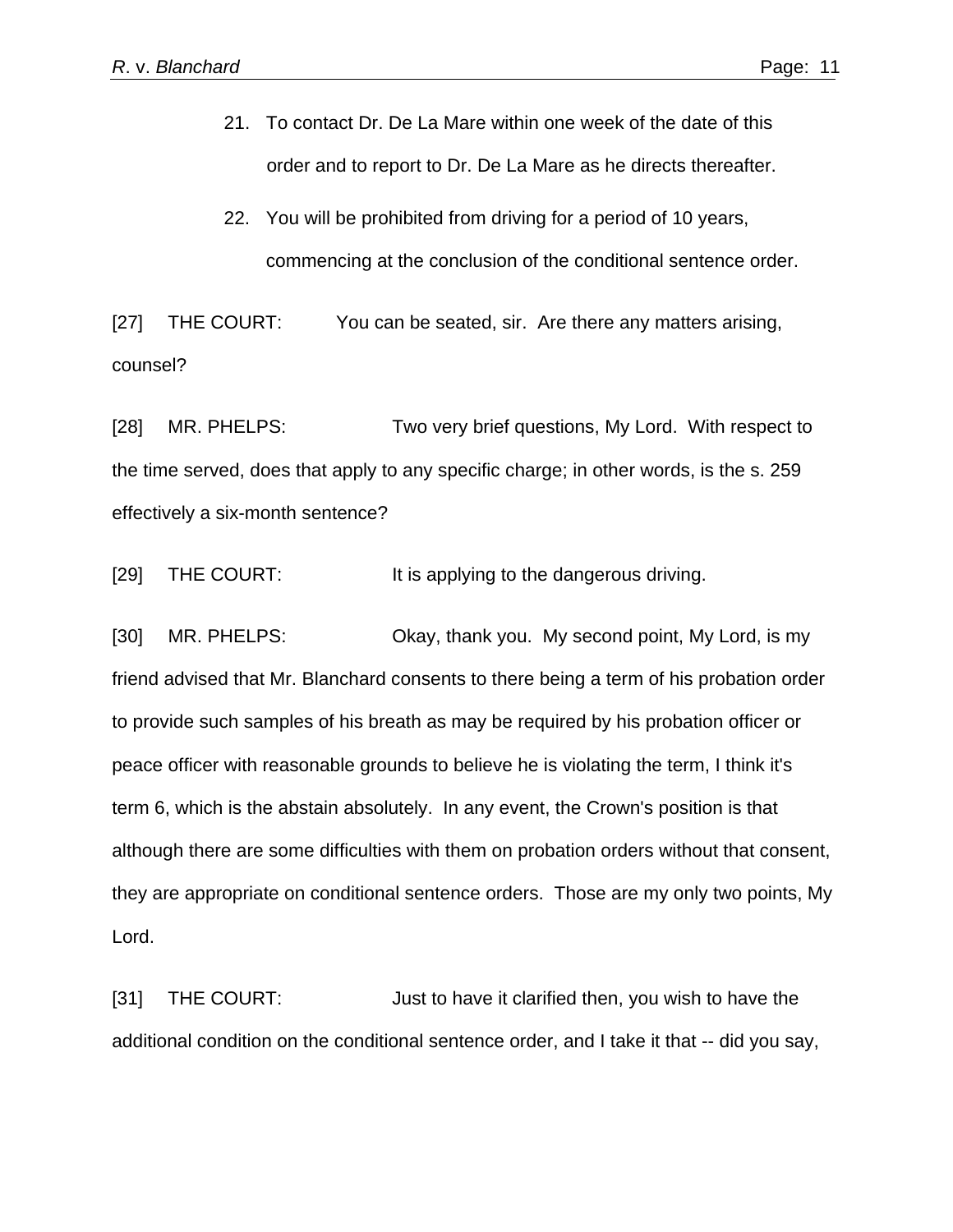Mr. Campbell, did you say that you were consenting to have that in the probation order?

[32] MR. CAMPBELL: Yes.

[33] THE COURT: So I can put it into this order then, as whatever the last term is, Madam Clerk, that:

> 23. Mr. Blanchard consents to submitting to random breath sample tests, breathalyzer tests, urine analysis, bodily fluids or blood tests upon demand by a peace officer, conditional sentence supervisor or probation officer who has reason to believe that he has failed to comply with this condition.

[34] MR. PHELPS: As a matter of due course there is the victim fine surcharges that would apply, I believe, to each of the offences. I do not have any submissions on that and my friend did make submissions on the device in the vehicle, the  $-$ 

[35] THE COURT: Yes, he made --

[36] MR. PHELPS: -- I am tongue tied on that, I am not too sure if that's been dealt with.

[37] MR. CAMPBELL: Interlock.

[38] MR. PHELPS: Interlock, yes.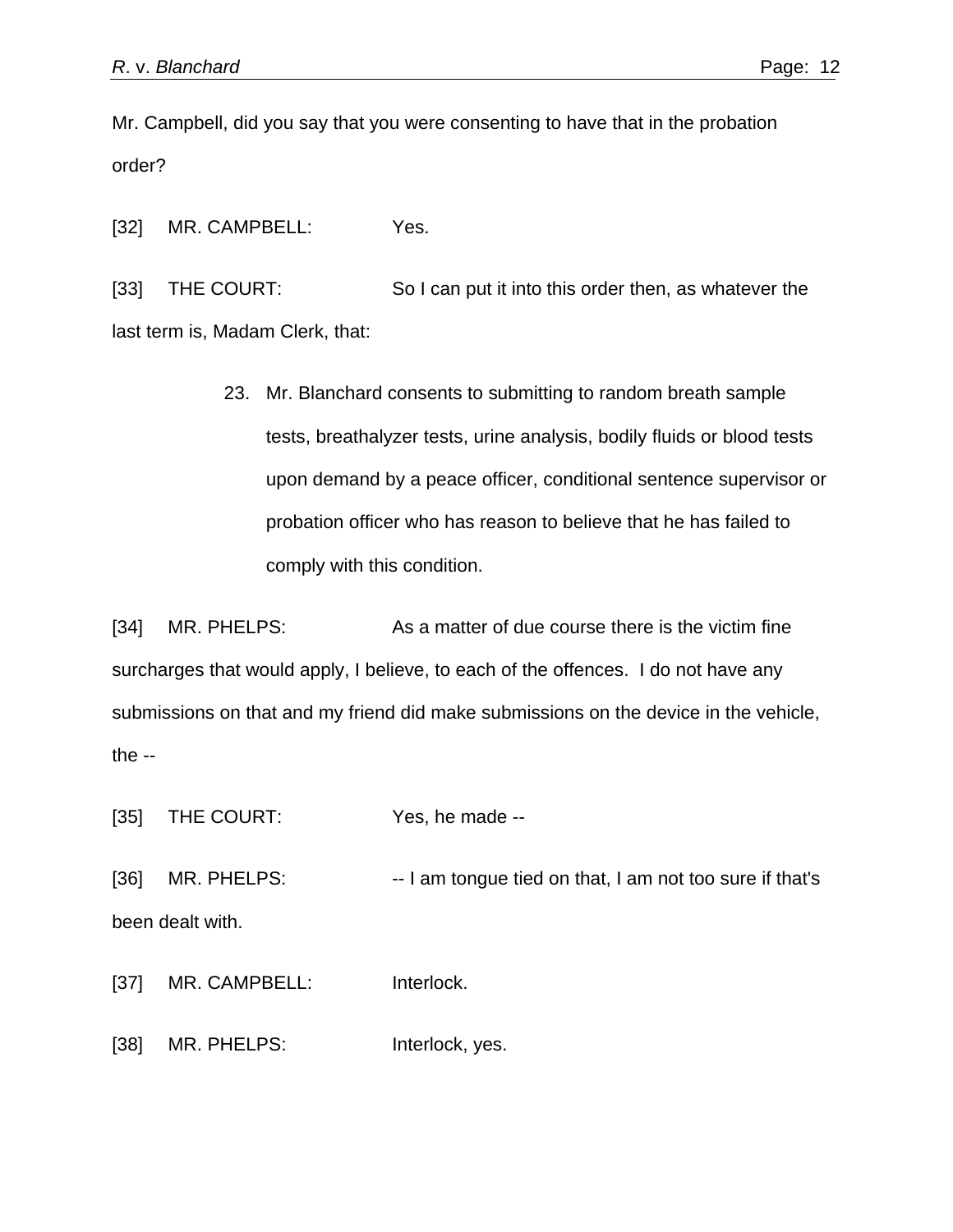[39] THE COURT: Yes, my view on that is that he can make an application at a later date if the condition is warranted. I am sorry, what did you say before that?

[40] MR. PHELPS: Victim fine surcharges on each --

[41] THE COURT: Oh yes, in the circumstances, I am going to waive the victim fine surcharge.

[42] MR. CAMPBELL: My Lord, is it the Court's intention to have the curfew apply during the probation order as well as the --

[43] THE COURT: Well, that was the intention -- that was the intention, but you are aware, as your client is aware, that an application can be made if there is grounds for changing that for some reason, and that could be initiated either by the probation officer or by yourself.

[44] MR. CAMPBELL: With respect to the knock and talk clause with respect to curfew. In my experience, the usual wording is that he is to present himself at the door as opposed to allowing entry. Right after the curfew. He is to answer the door and allow entry, I believe was your wording.

[45] THE COURT: Yes, that is the wording. I have taken that wording right out of the bail order.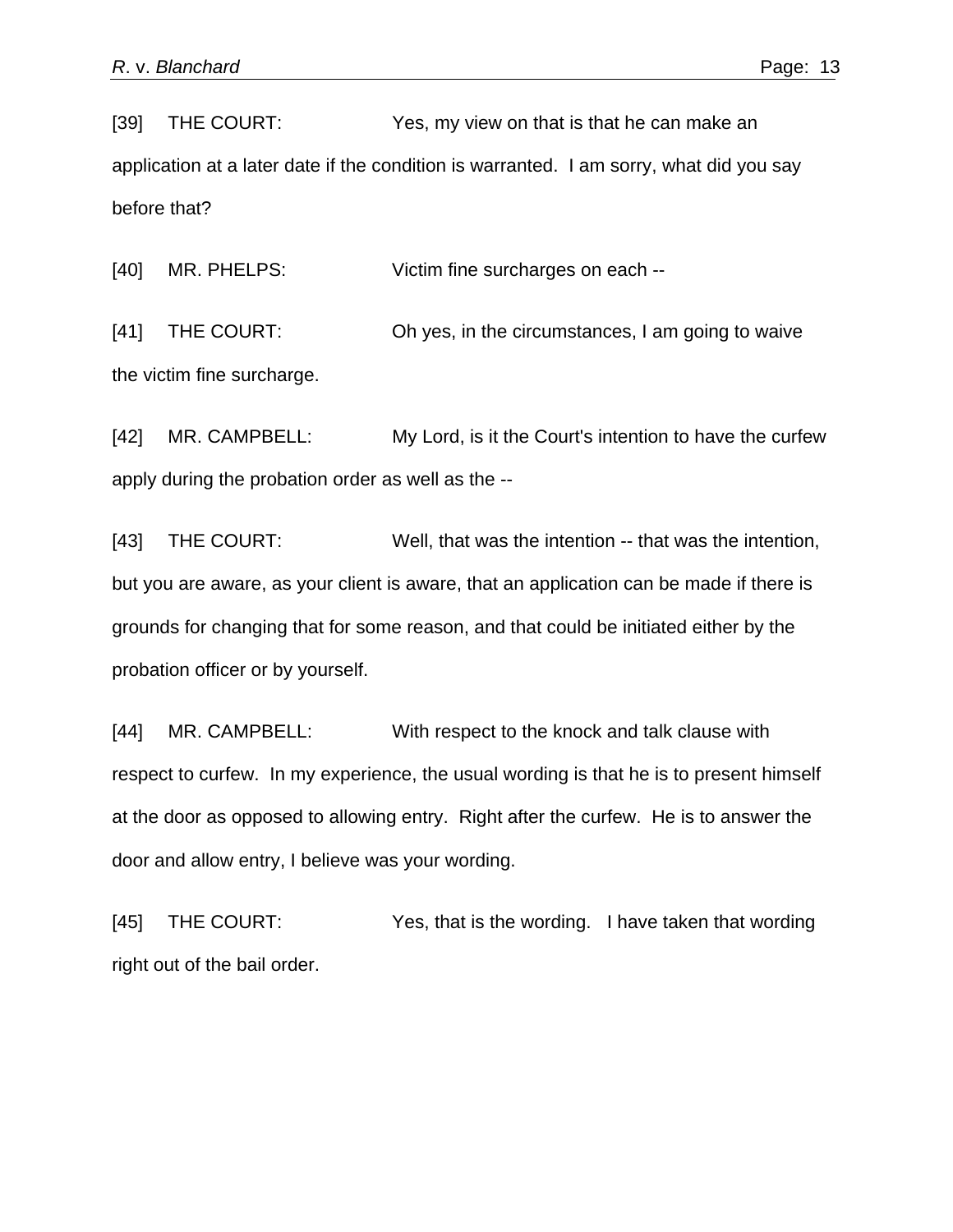[46] MR. CAMPBELL: I am just thinking of search issues. If it is only to confirm the curfew, then presenting at the door and answering the phone, if they are doing a telephone check, would be all that is required. I am not sure what greater --

[47] THE COURT: So I understand what you are saying. I do not think I have any difficulty saying - Madam Clerk, you can amend that accordingly - to say that he must present himself at the door or answer the telephone as the case may be.

[48] MR. PHELPS: That is fine, My Lord, no issue.

[49] MR. CAMPBELL: The other concern I had was with respect to the maintaining employment clause. I do not recall exactly how you worded it, but he must maintain employment unless permitted from --

[50] THE COURT: I think I took it directly from the bail order for 13, to maintain employment and not to change or terminate his employment without the prior written permission of his conditional sentence supervisor/probation officer.

[51] MR. CAMPBELL: The concern I have with that is if he gets laid off or fired --

[52] THE COURT: Well, I do not think there is any issue there. I mean, this is just that he is to maintain employment -- oh, I see, if he gets -- oh I see.

[53] MR. CAMPBELL: If he is suddenly released, he is in breach of his sentence and goes to jail.